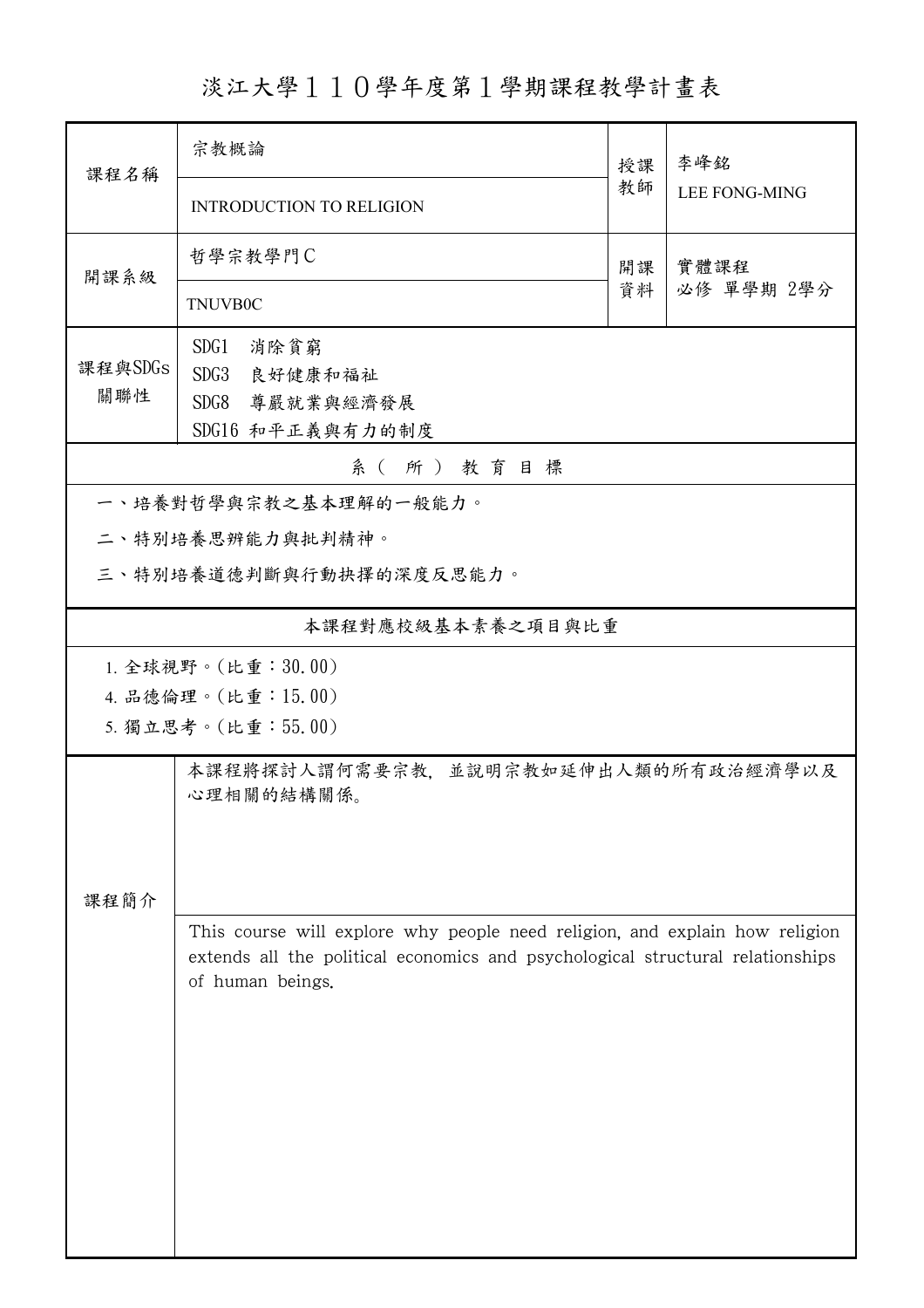## 本課程教學目標與認知、情意、技能目標之對應

將課程教學目標分別對應「認知(Cognitive)」、「情意(Affective)」與「技能(Psychomotor)」 的各目標類型。

一、認知(Cognitive):著重在該科目的事實、概念、程序、後設認知等各類知識之學習。

二、情意(Affective):著重在該科目的興趣、倫理、態度、信念、價值觀等之學習。

三、技能(Psychomotor):著重在該科目的肢體動作或技術操作之學習。

| 序<br>號       | 教學目標(中文)                                                  |                                             |            | 教學目標(英文)                                                                                                                                                                                                                                                                                                                                        |                               |  |
|--------------|-----------------------------------------------------------|---------------------------------------------|------------|-------------------------------------------------------------------------------------------------------------------------------------------------------------------------------------------------------------------------------------------------------------------------------------------------------------------------------------------------|-------------------------------|--|
| $\mathbf{1}$ | 念以及意識形態。<br>與誠信或誠實等。<br>3. 認識宗教延伸出的宗教心理-政<br>治經濟制度學等意識形態。 |                                             |            | 1. 認識世界所有宗教呃普同基本觀 1. Understand the basic concepts and ideologies of<br>all religions in the world.<br>2. 認識宗教重要觀念:信仰、信任 2. Understand the important concepts of religion:<br>faith, trust and integrity or honesty, etc.<br>3. Understand the ideology of religious<br>psychology-political and economic institutions<br>extended by religion. |                               |  |
|              | 教學目標之目標類型、核心能力、基本素養教學方法與評量方式                              |                                             |            |                                                                                                                                                                                                                                                                                                                                                 |                               |  |
| 序號           | 目標類型                                                      | 院、系 $(\kappa)$<br>核心能力                      | 校級<br>基本素養 | 教學方法                                                                                                                                                                                                                                                                                                                                            | 評量方式                          |  |
| 1            | 認知                                                        |                                             | 145        | 講述、討論                                                                                                                                                                                                                                                                                                                                           | 討論(含課堂、線<br>上)、報告(含口頭、書<br>面) |  |
|              |                                                           |                                             |            | 授課進度表                                                                                                                                                                                                                                                                                                                                           |                               |  |
| 週<br>次       | 日期起訖                                                      |                                             |            | 內 容 (Subject/Topics)                                                                                                                                                                                                                                                                                                                            | 備註                            |  |
|              | $110/09/22$ ~<br>110/09/28                                | 課程規則與對此課程的基本介紹                              |            |                                                                                                                                                                                                                                                                                                                                                 |                               |  |
| 2            | $110/09/29$ ~<br>110/10/05                                | 什麼是宗教?                                      |            |                                                                                                                                                                                                                                                                                                                                                 |                               |  |
| 3            | $110/10/06 \sim$<br>110/10/12                             | 世界主要宗教概念, 及其意識形態                            |            |                                                                                                                                                                                                                                                                                                                                                 |                               |  |
| 4            | $110/10/13$ ~<br>110/10/19                                | 世界諸宗教主要觀念及其發展                               |            |                                                                                                                                                                                                                                                                                                                                                 |                               |  |
| 5            | $110/10/20$ ~<br>110/10/26                                | 西方一神教如何孕育出西方社會的宗教-政治經濟學制<br>度 1             |            |                                                                                                                                                                                                                                                                                                                                                 |                               |  |
| 6            | $110/10/27$ ~<br>110/11/02                                | 西方一神教如何孕育出西方社會的宗教-政治經濟學制<br>度Ⅱ              |            |                                                                                                                                                                                                                                                                                                                                                 |                               |  |
| 7            | $110/11/03$ ~<br>110/11/09                                | 西方一神教如何孕育出西方社會的宗教-政治經濟學制<br>度Ⅲ              |            |                                                                                                                                                                                                                                                                                                                                                 |                               |  |
| 8            | $110/11/10$ ~<br>110/11/16                                | 西方一神教如何孕育出西方社會的宗教-政治經濟學制<br>度IV             |            |                                                                                                                                                                                                                                                                                                                                                 |                               |  |
| 9            | $110/11/17$ ~<br>110/11/23                                | 期中考試週                                       |            |                                                                                                                                                                                                                                                                                                                                                 |                               |  |
| 10           | $110/11/24$ ~<br>110/11/30                                | 東方多神教為何只能孕育出文化思想上的宗教倫理道德<br>口頭報告<br>信仰框架 I  |            |                                                                                                                                                                                                                                                                                                                                                 |                               |  |
| 11           | $110/12/01$ ~<br>110/12/07                                | 東方多神教為何只能孕育出文化思想上的宗教倫理道德<br>口頭報告<br>信仰框架 II |            |                                                                                                                                                                                                                                                                                                                                                 |                               |  |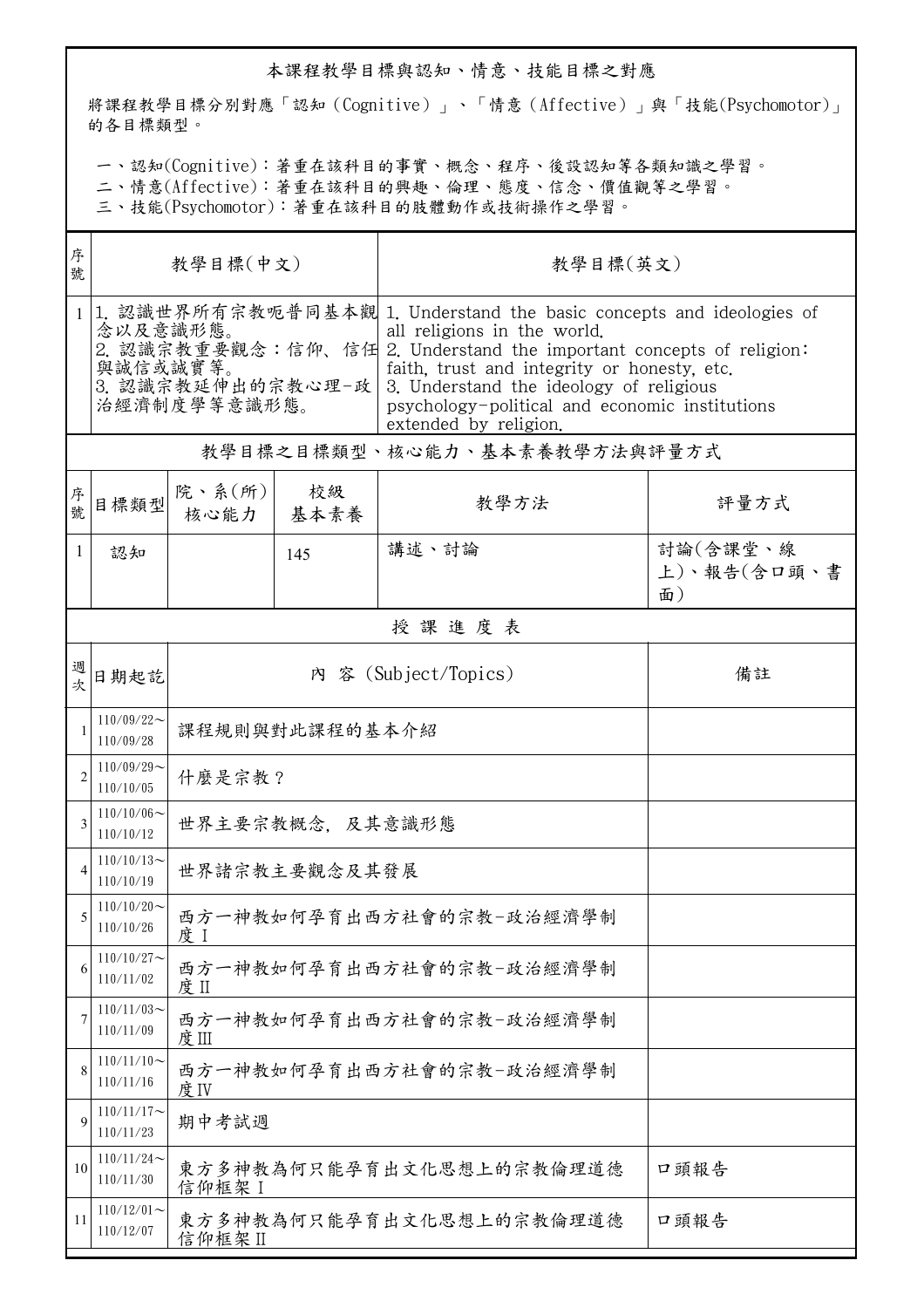| $110/12/08$ ~<br>12<br>110/12/14 | 東方多神教為何只能孕育出文化思想上的宗教倫理道德<br>信仰框架Ⅲ                                                                                                                                                                                                                                                                                                                                                                                                                                                                                                                                                                                                                                                                                                                                                                                                                                                                                          | 口頭報告 |  |  |
|----------------------------------|----------------------------------------------------------------------------------------------------------------------------------------------------------------------------------------------------------------------------------------------------------------------------------------------------------------------------------------------------------------------------------------------------------------------------------------------------------------------------------------------------------------------------------------------------------------------------------------------------------------------------------------------------------------------------------------------------------------------------------------------------------------------------------------------------------------------------------------------------------------------------------------------------------------------------|------|--|--|
| $110/12/15$ ~<br>13<br>110/12/21 | 東方多神教為何只能孕育出文化思想上的宗教倫理道德<br>信仰框架IV                                                                                                                                                                                                                                                                                                                                                                                                                                                                                                                                                                                                                                                                                                                                                                                                                                                                                         | 口頭報告 |  |  |
| $110/12/22$ ~<br>14<br>110/12/28 | 伊斯蘭:特殊的東西方宗教宗綜合結構與延伸出的宗教<br>信仰及其涵化(acculturation)的政治經濟學 I                                                                                                                                                                                                                                                                                                                                                                                                                                                                                                                                                                                                                                                                                                                                                                                                                                                                  | 口頭報告 |  |  |
| $110/12/29$ ~<br>15<br>111/01/04 | 伊斯蘭:特殊的東西方宗教宗綜合結構與延伸出的宗教<br>信仰及其涵化(acculturation)的政治經濟學 II                                                                                                                                                                                                                                                                                                                                                                                                                                                                                                                                                                                                                                                                                                                                                                                                                                                                 | 口頭報告 |  |  |
| $111/01/05$ ~<br>16<br>111/01/11 | 宗教信仰類型學,對各自民族/國家政治社會與經濟思<br>想和倫理道德觀的多面關係                                                                                                                                                                                                                                                                                                                                                                                                                                                                                                                                                                                                                                                                                                                                                                                                                                                                                   | 總結   |  |  |
| $111/01/12$ ~<br>17<br>111/01/18 | 期末考試週                                                                                                                                                                                                                                                                                                                                                                                                                                                                                                                                                                                                                                                                                                                                                                                                                                                                                                                      |      |  |  |
| $111/01/19$ ~<br>18<br>111/01/25 |                                                                                                                                                                                                                                                                                                                                                                                                                                                                                                                                                                                                                                                                                                                                                                                                                                                                                                                            |      |  |  |
| 修課應<br>注意事項                      |                                                                                                                                                                                                                                                                                                                                                                                                                                                                                                                                                                                                                                                                                                                                                                                                                                                                                                                            |      |  |  |
| 教學設備                             | 電腦、投影機                                                                                                                                                                                                                                                                                                                                                                                                                                                                                                                                                                                                                                                                                                                                                                                                                                                                                                                     |      |  |  |
| 教科書與<br>教材                       | John Maynard Keynes. 〈俄羅斯概觀〉<br>(A SHORT VIEW OF RUSSIA<br>,1925)。「文章由老師翻譯提供]                                                                                                                                                                                                                                                                                                                                                                                                                                                                                                                                                                                                                                                                                                                                                                                                                                              |      |  |  |
| 參考文獻                             | 《新教倫理與資本主義精神》(The Protestant Ethic and the Spirit<br>Max Weber.<br>of Capitalism), 于曉(等譯)。新北市:左岸文化, 2008。<br>Max Schler. 《資本主義的未來》(Die Zukunft des kapitalismus). 羅悌倫(等<br>譯)。香港:牛津大學, 1995。<br>Martin Luther. 《九十五條:改革運動初期文獻六篇 》, 鄧肇明(譯)。<br>香<br>港:道聲出版社, 2004。<br>Karl Marx. 《資本論 (全3卷)》(Das Kapital). 中共中央馬克思恩格斯列寧斯大<br>林著作編譯局(譯)。台北:聯經出版社,2017。<br>Karl Marx. 《資本論綱要》(フリードリヒエンゲルス). 施存統(譯)。台北:五<br>南, 2020。<br>Adam Smith. 《原富 (國富論) (上、下)》(An Inquiry into the Nature and<br>Causes of the Wealth of Nations), 郭大力、王亞南(譯)。台北:五南, 2020。<br>Adam Smith. 《道德情感論(3版)》(The Theory of Moral Sentiments), 謝宗<br>林(譯)。台北:五南,2018。<br>Alfred Marshall. 《經濟學原理(上、下)》(Principles of Economics), 葉淑<br>貞(譯)。台北:五南,2021。<br>Erik H. Erikson, 《青年路德:一個精神分析與歷史的研究》(Young Man<br>Luther: A Study in Psychoanalysis and History), 康綠島(譯)。台北:心靈工<br>坊,2017。<br>宇山卓榮,《神的經濟學:信仰——經濟發展背後看不見的手》(経済を読み解くた<br>めの宗教史), 周芷羽(譯)。台北:漫遊者文化, 2021。 |      |  |  |
| 批改作業<br>篇數                       | 篇(本欄位僅適用於所授課程需批改作業之課程教師填寫)                                                                                                                                                                                                                                                                                                                                                                                                                                                                                                                                                                                                                                                                                                                                                                                                                                                                                                 |      |  |  |
| 學期成績<br>計算方式                     | ◆出席率: 25.0 % ◆平時評量: 25.0 % ◆期中評量:<br>$\%$<br>◆期末評量: 50.0<br>◆其他〈 〉:<br>$\frac{0}{6}$                                                                                                                                                                                                                                                                                                                                                                                                                                                                                                                                                                                                                                                                                                                                                                                                                                       | $\%$ |  |  |